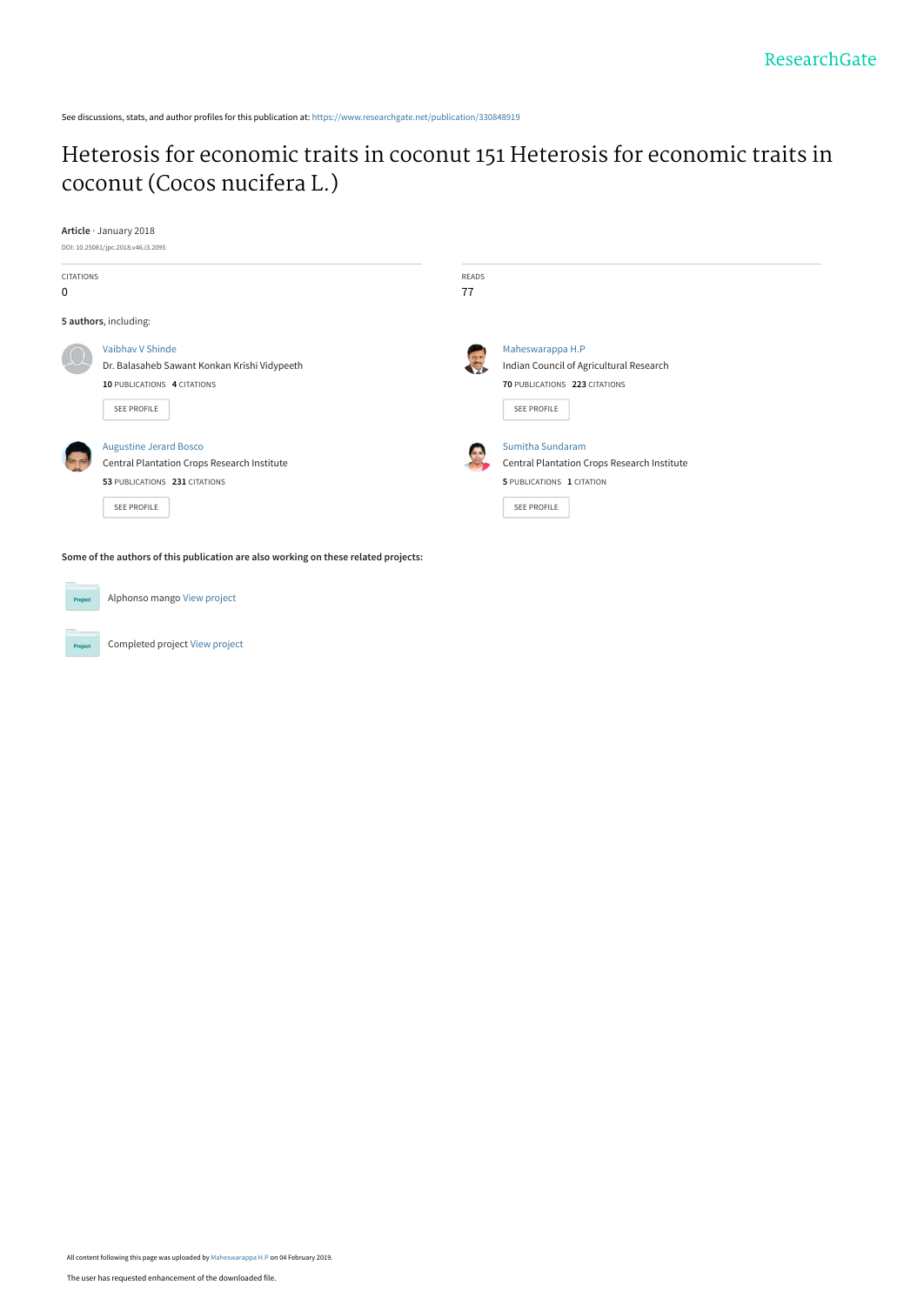# **Heterosis for economic traits in coconut (***Cocos nucifera* **L.)**

**V.V. Shinde\*, S.L. Ghavale, H.P. Maheswarappa<sup>1</sup>, B.A. Jerard<sup>2</sup> and S. Sumitha<sup>1</sup>** 

*ICAR-All India Coordinated Research Project on Palms, Regional Coconut Research Station, Bhatye, Ratnagiri Dr. Balasaheb Sawant Konkan Krishi Vidyapeeth, Dapoli-415 712, Maharashtra, India 1 AICRP on Palms, ICAR-Central Plantation Crops Research Institute, Kasaragod-671 124, Kerala, India 2 ICAR-Central Island Agricultural Research Institute, Port Blair-744 101, Andaman and Nicobar Islands, India*

*(Manuscript Received: 20-07-2018, Revised: 03-10-2018, Accepted: 01-11-2018)*

# **Abstract**

Field studies conducted for a period of 12 years to assess the traits responsible for yield performance and heterosis of twelve coconut hybrids in comparison with three varieties showed that among the hybrids, GBGD x ECT recorded the highest mean yield of 127.6 nuts palm<sup>-1</sup> year<sup>-1</sup> and was on par with ECT x GBGD (106.9 nuts palm<sup>-1</sup> year<sup>-1</sup>), COD x LCT (108.0 nuts palm<sup>-1</sup> year<sup>-1</sup>) and WCT x MYD (107.6 nuts palm<sup>-1</sup> year<sup>-1</sup>). Hybrid GBGD x PHOT recorded the highest fruit length (23.9 cm) followed by ECT x GBGD (23.3 cm). The hybrid ECT x GBGD recorded the highest values for most of the fruit characteristics *viz.*, fruit breadth (17.3 cm), fruit weight (1180.0 g), husked fruit weight (758.0 g) and copra weight (231.1 g). The variety 'Laccadive Ordinary' recorded higher oil content (71.1%) compared to its hybrids, LCT x GBGD (70.8%), COD x LCT (70.0%) and LCT x COD (69.8%). Hybrids displayed substantial differences in their heterotic response for nut characters. The highest yielding hybrid, GBGD x ECT excelled its standard check by 40.8 per cent followed by LCT x COD (39.4%).

*Keywords:* Coconut hybrids, economic heterosis, nut yield, yield components

# **Introduction**

Coconut (*Cocos nucifera* L*.*) is a cross pollinated plantation crop, showing great variation in its yield potential depending on growth conditions and cultivars (Iyer *et al*., 1981). India is the first country in the world to exploit hybrid vigour in coconut in a cross between West Coast Tall (female parent) and Chowghat Green Dwarf (male parent) (Patel, 1937). Subsequently during the 1950s, major emphasis was given for the production of tall x dwarf hybrids. The hybrids developed showed precocity in flowering, higher yield, quantity and better quality of copra and oil compared to the parents. However, considerable variation occurred in the progenies involving different parental combinations (Rajamony *et al.,* 1983). Heterosis is the superiority of the hybrid over the mid or better parent as standard variety and is the result of allelic or non-allelic interaction of genes under the influence of particular environments. Meredith and Bridge (1972) coined the term economic heterosis, which is defined as the superiority of a hybrid over a non–hybrid commercial cultivar. As the effect of heterosis of yield, in particular, can vary between sites (Chapman *et al*., 2000), it is more meaningful to characterize a particular hybrid as showing heterosis for yield at a specific locality or under certain environmental conditions. The present study was undertaken to identify better hybrids for yield and quality of copra, based on economic heterosis estimates over Pratap, the commercial coconut cultivar in Konkan region of Maharashtra state.

## **Materials and methods**

Evaluation of 12 hybrids and three varieties (Table 1) developed by different centres of All India Coordinated Research Project on Palms (AICRPP) was undertaken at Regional Coconut Research Station, Bhatye, Ratnagiri (Dr. Balasaheb Sawant

*<sup>\*</sup>Corresponding Author: vaibhavvilasshinde@yahoo.co.in*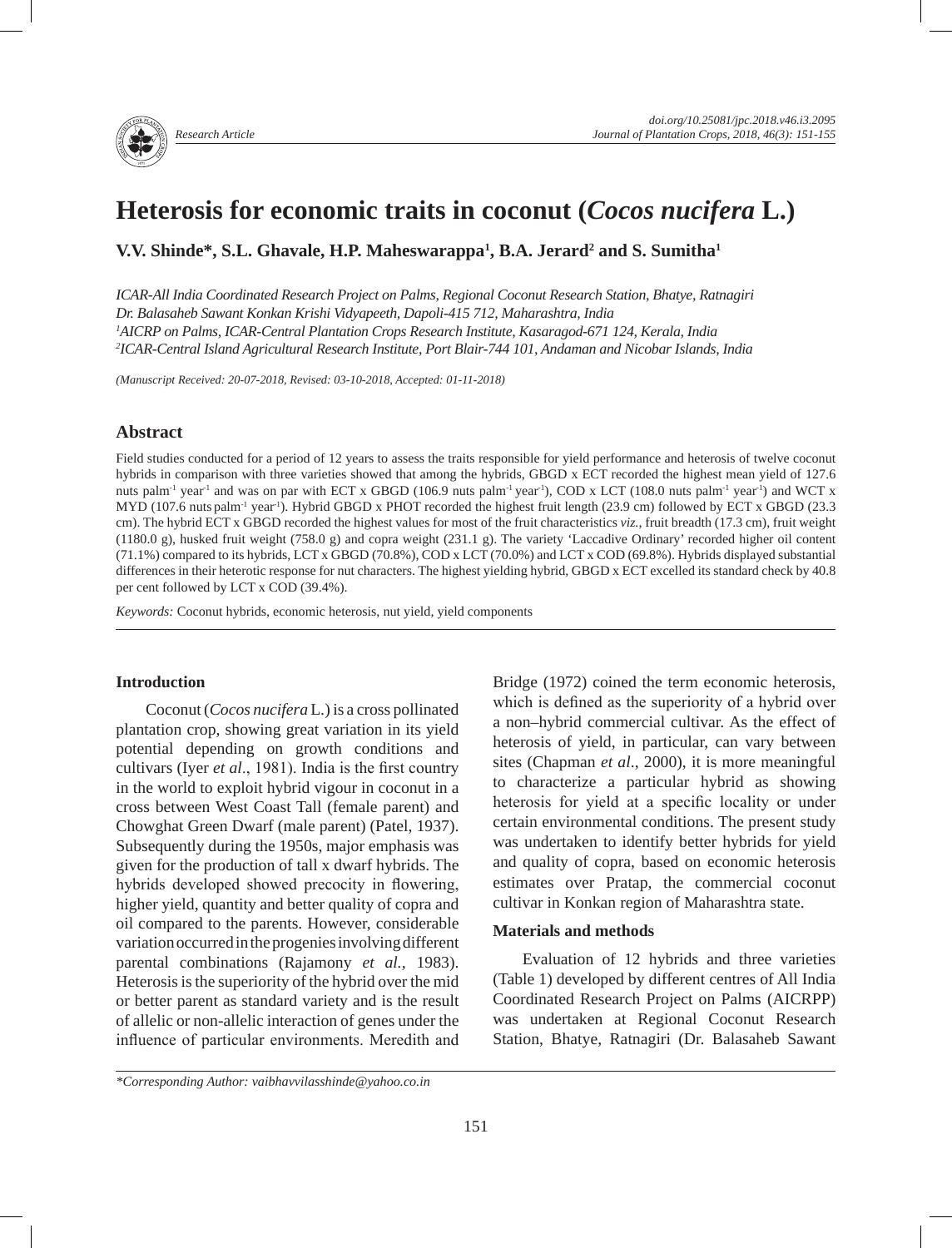| <b>Hybrids/Varieties</b> | Code              | Name of the center  | <b>Parents</b>                  |
|--------------------------|-------------------|---------------------|---------------------------------|
| GBGD x ECT               | $H_{1}$           | Ambajipeta (A.P.)   | COD (Chowghat Orange Dwarf)     |
| <b>ECT x GBGD</b>        | H <sub>2</sub>    | Ambajipeta (A.P.)   | MYD (Malayan Yellow Dwarf)      |
| PHOT x GBGD              | H <sub>3</sub>    | Ambajipeta (A.P.)   | PHOT (Philippine Ordinary Tall) |
| <b>GBGD x PHOT</b>       | H <sub>4</sub>    | Ambajipeta (A.P.)   | LCT (Laccadive Ordinary Tall)   |
| LCT x COD                | H <sub>5</sub>    | Kasaragod (Kerala)  | GBGD (Gangabondam Green Dwarf)  |
| COD x LCT                | $H_6$             | Kasaragod (Kerala)  | ECT (East Coast Tall)           |
| <b>ECT x MYD</b>         | $H_{7}$           | Veppankulam (TN)    | WCT (West Coast Tall)           |
| MYD x ECT                | H <sub>8</sub>    | Veppankulam (TN)    |                                 |
| COD x WCT                | H <sub>9</sub>    | Kasaragod (Kerala)  |                                 |
| WCT x MYD                | $H_{10}$          | Kasaragod (Kerala)  |                                 |
| LCT x GBGD               | $H_{11}$          | Kasaragod (Kerala)  |                                 |
| WCT x GBGD               | $H_{12}$          | Kasaragod (Kerala)  |                                 |
| <b>ECT</b>               | V                 | Veppankulam (TN)    |                                 |
| <b>LCT</b>               | $\mathbf{V}_{_2}$ | Kasaragod (Kerala)  |                                 |
| Pratap                   | $V_{3}$           | Bhatye (Maharastra) |                                 |

**Table 1. List of hybrids/varieties and parents included in the experiment**

Konkan Krishi Vidyapeeth, Dapoli, Maharashtra, India). The hybrids and varieties were planted (five palms per replication) during 1992, in a randomized block design with three replications. The package of practice, including manuring and fertilization, weed control, irrigation during summer months, mulching, pest and disease management, were followed as per the standard recommendations (Maheswarappa and Rajkumar, 2014). The observations on height (m), girth (cm) and number of leaves on the crown were recorded during October 2016 (at the age of 24 years). The yield (nuts  $palm^{-1}$  year<sup>-1</sup>) was recorded periodically during each harvest and pooled to get the yield palm–1 year–1. The fruit characters *viz*., fruit length (cm), fruit breadth (cm), fruit weight (g), husk weight (g), husked fruit weight (g), shell weight (g), shell thickness (mm), copra weight (g), copra thickness (mm) and oil content (%) were recorded during 2014-15 and 2015-16 at quarterly interval by drawing samples from each replications and the mean was worked out. The data were subjected to statistical analysis as per the standard procedures (Panse and Sukhatme, 1985) and the economic heterosis of  $F_1$  hybrids were calculated as per Meredith and Bridge (1972).

#### **Results and discussion**

#### **Growth components**

The observations on 24 year old palms with respect to height, girth and total number of leaves on the crown showed that there was no significant difference in the growth parameters like height and number of leaves on the crown. Whereas, significantly higher stem girth was observed in ECT (126.0 cm) (Table 2) which was on par with ECT x MYD (121.0 cm) and WCT x GBGD (116.2 cm). The girth was significantly lower in COD x WCT hybrid (91.8 cm), which might be due to dwarf female parent. Similar findings were also reported by Nagwekar *et al.* (2002) and Ramanandam *et al*. (2017).

#### **Yield and yield components**

The average yield for 12 years (Table 3) indicated that the hybrids GBGD x ECT recorded

**Table 2. Growth characteristics of different hybrids and varieties of coconut (at the age of 24 years)**

| <b>Hybrids/varieties</b>              | Height<br>(m) | Girth<br>(cm) | No. of leaves<br>on the crown |
|---------------------------------------|---------------|---------------|-------------------------------|
| $H_{1}$                               | 4.45          | 101.3         | 28.2                          |
| Н,                                    | 4.26          | 102.8         | 30.2                          |
| H <sub>3</sub>                        | 4.17          | 111.5         | 29.2                          |
| H <sub>4</sub>                        | 4.03          | 101.3         | 29.2                          |
| H <sub>5</sub>                        | 4.30          | 109.7         | 27.0                          |
| $H_6$                                 | 4.62          | 100.8         | 26.8                          |
| $H_{7}$                               | 3.47          | 121.0         | 26.2                          |
| H <sub>8</sub>                        | 3.44          | 99.0          | 27.5                          |
| H <sub>9</sub>                        | 4.20          | 91.8          | 26.3                          |
| $\mathbf{H}_{\scriptscriptstyle{10}}$ | 5.34          | 100.8         | 28.0                          |
| $\mathbf{H}_{\scriptscriptstyle{11}}$ | 4.11          | 101.5         | 26.7                          |
| $H_{12}$                              | 5.56          | 116.2         | 28.5                          |
| $V_{1}$                               | 4.78          | 126.0         | 29.7                          |
| $V_{2}$                               | 5.26          | 105.8         | 27.0                          |
| $V_{3}$                               | 4.73          | 104.3         | 27.7                          |
| S.E.±                                 |               | 4.1           |                               |
| $C.D. (P=0.05)$                       | N.S.          | 12.6          | N.S.                          |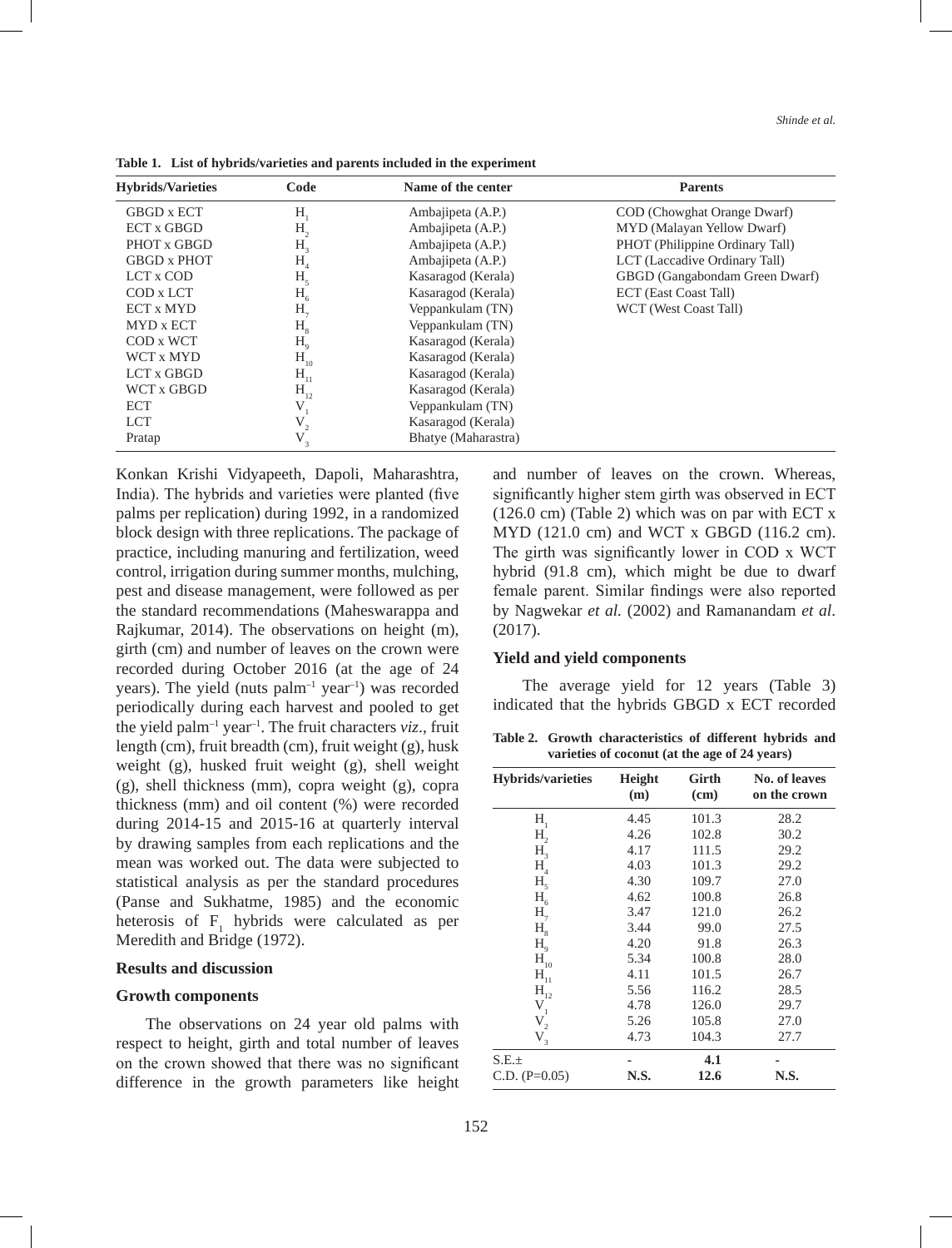| <b>Hybrids/varieties</b>                   | Nut yield palm <sup>-1</sup> year <sup>-1</sup> |         |         |         |         |         |                              |  |  |
|--------------------------------------------|-------------------------------------------------|---------|---------|---------|---------|---------|------------------------------|--|--|
|                                            | 2004-06                                         | 2006-08 | 2008-10 | 2010-12 | 2012-14 | 2014-16 | Av. yield<br>$(2004 - 2016)$ |  |  |
| H                                          | 105.2                                           | 117.8   | 129.8   | 119.6   | 127.2   | 166.1   | 127.6                        |  |  |
| H <sub>2</sub>                             | 90.6                                            | 98.9    | 99.5    | 88.4    | 111.8   | 152.6   | 107.0                        |  |  |
|                                            | 73.4                                            | 79.9    | 96.8    | 87.5    | 89.1    | 114.9   | 90.3                         |  |  |
| $H_3$ <sub>4</sub>                         | 65.8                                            | 67.1    | 85.4    | 79.3    | 87.1    | 101.9   | 81.1                         |  |  |
|                                            | 39.7                                            | 34.8    | 51.9    | 65.1    | 62.3    | 72.2    | 54.3                         |  |  |
| $\begin{array}{c}\nH_5\\ H_6\n\end{array}$ | 91.1                                            | 99.6    | 110.0   | 104.1   | 119.4   | 124.2   | 108.1                        |  |  |
| $H_7$                                      | 36.9                                            | 41.8    | 61.2    | 66.5    | 69.6    | 96.5    | 62.1                         |  |  |
|                                            | 34.8                                            | 39.4    | 58.3    | 58.7    | 68.9    | 95.8    | 59.3                         |  |  |
| $H_8$ <sub>B</sub>                         | 61.1                                            | 67.8    | 82.5    | 72.6    | 83.6    | 114.8   | 80.4                         |  |  |
| $H_{10}$                                   | 96.9                                            | 103.8   | 110.7   | 94.9    | 104.1   | 135.3   | 107.6                        |  |  |
| $H_{11}$                                   | 73.6                                            | 71.2    | 87.2    | 84.4    | 79.3    | 101.9   | 82.9                         |  |  |
| $H_{12}$                                   | 64.9                                            | 58.2    | 74.3    | 68.6    | 71.8    | 110.6   | 74.7                         |  |  |
| $V_{1}$                                    | 60.5                                            | 63.1    | 78.5    | 84.2    | 88.9    | 115.5   | 81.8                         |  |  |
| $\mathbf{V}_{_2}$                          | 49.3                                            | 66.0    | 90.8    | 82.1    | 89.3    | 121.2   | 83.1                         |  |  |
| $V_{3}$                                    | 76.2                                            | 86.8    | 100.6   | 85.6    | 104.8   | 122.1   | 96.0                         |  |  |
| S.E.m <sub>±</sub>                         | 12.1                                            | 12.1    | 12.9    | 7.6     | 11.7    | 11.4    | 12.7                         |  |  |
| $C.D. (P=0.05)$                            | 35.1                                            | 35.0    | 37.3    | 21.9    | 34.0    | 33.0    | 30.8                         |  |  |

**Table 3. Nut yield of coconut hybrids and varieties over a period of twelve years**

significantly higher yield  $(127.6 \text{ nuts palm}^{-1} \text{ year}^{-1})$ and was at par with COD x LCT (108.0 nuts), WCT x MYD (107.6 nuts) and ECT x GBGD (106.9 nuts). Among the hybrids, LCT x COD recorded significantly the lower yield  $(54.3 \text{ nuts palm}^{-1} \text{ year}^{-1})$ and was on par with MYD x WCT (59.3 nuts palm<sup>-1</sup> year<sup>-1</sup>) and ECT x MYD (62.1 nuts palm<sup>-1</sup> year<sup>-1</sup>). The variation in fruit set percentage among coconut hybrids were earlier reported by Nair *et al*. (2003) and Thomas *et al*. (2012). In coconut, inter-spadix overlapping of female and male phase is an important factor affecting fruit set along with cross-pollination, where the pollen from nearby palms are transferred by agents like wind, insect *etc.* (Henderson, 1988; Nagwekar *et al*., 2002). The highest values for all the morphological and yield attributing characters were observed in the hybrid GBGD x ECT, which can be attributed to the heterotic effect of the hybrid (Rao and Koyamu 1955; Ramanandam *et al.,* 2017).

The hybrids exhibited wide variation for different fruit characters (Table 4). The length of the fruit was significant and the highest in  $(H_4)$  GBGD x PHOT (23.9 cm) and at par with  $H_1, H_2, H_7, H_{10}$  and  $H_{11}$ . The variety Pratap recorded the minimum fruit length (18.3 cm) compared to other varieties. The hybrid ECT x GBGD recorded significantly maximum fruit breadth (17.3 cm) and was at par with other varieties except ECT (14.6 cm), LCT x GBGD (13.6 cm)

and LCT x COD (12.2 cm). The fruit weight was significantly higher in ECT x GBGD (1180 g) and was on par with COD x LCT  $(1083.0 g)$  and WCT x MYD (1077.0 g). The husk weight was significantly higher in WCT x MYD (430.0 g) whereas, the hybrid LCT x COD recorded significantly lower husk weight (220.0 g). The hybrid ECT x GBGD recorded significantly higher dehusked fruit weight (787.0 g) and the lowest dehusked fruit weight (270.0 g) was recorded in COD x LCT combination. The shell weight, thickness of copra and oil content did not differ significantly among the varieties studied. The copra content and oil per cent of different hybrids (Table 4) showed that the hybrid ECT x GBGD recorded the highest copra content  $(231.1 \text{ g } \text{nut}^{-1})$ and was at par with MYD x ECT (204.1 g) and LCT (227.3 g) whereas, it was significantly lower in LCT x COD (92.1 g). The better performance of the hybrid GBGD x ECT might be attributed to the ECT's performance as a pollen parent or specific combining ability of GBGD (Ramanandam *et al*., 2017). An earlier report had indicated GBGD as a good general combiner (Nampoothiri *et al*., 1999). The hybrid palms exhibited desirable fruit characters for fruit weight, fruit yield, kernel weight and copra content besides many morphological traits such as earliness of flowering, shorter petiole length and higher number of female flowers. Similar reports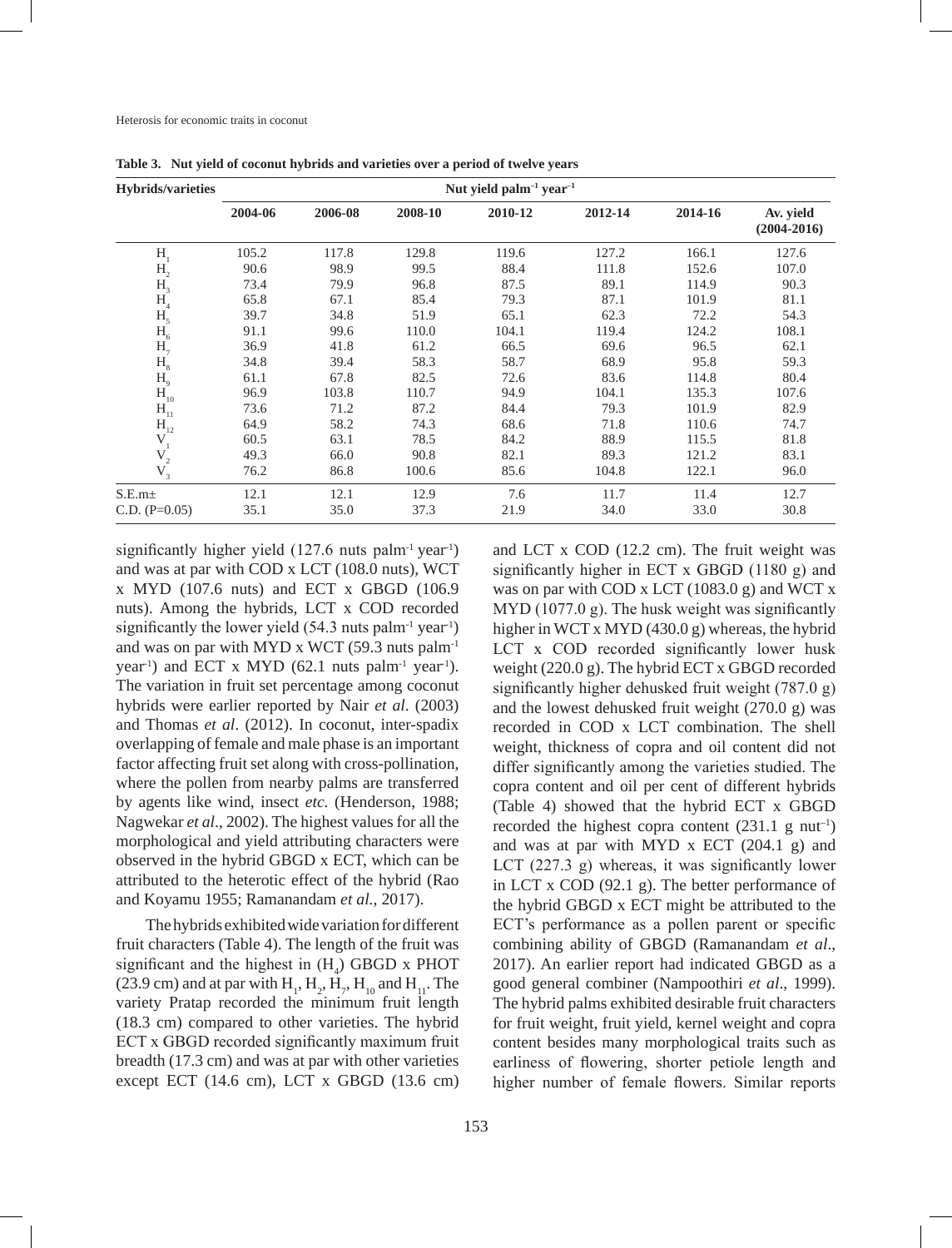| Hybrids/<br>varieties | Fruit<br>length<br>(cm) | Fruit<br>breadth<br>(cm) | Fruit<br>weight<br>$(g \text{ nut}^1)$ | Weight<br>of husk<br>$(g \text{ nut}^1)$ | <b>Dehusked</b><br>fruit weight<br>$(g \text{ nut}^{-1})$ | <b>Shell</b><br>weight<br>(g) | <b>Shell</b><br>thickness<br>(mm) | Copra<br>content<br>$(g \text{ nut}^1)$ | Copra<br>thickness<br>(mm) | Oil<br>content<br>$(\%)$ |
|-----------------------|-------------------------|--------------------------|----------------------------------------|------------------------------------------|-----------------------------------------------------------|-------------------------------|-----------------------------------|-----------------------------------------|----------------------------|--------------------------|
| H,                    | 21.9                    | 16.0                     | 1003                                   | 328                                      | 675                                                       | 134                           | 5.0                               | 169.1                                   | 9.8                        | 67.1                     |
| H <sub>2</sub>        | 23.3                    | 17.3                     | 1180                                   | 393                                      | 787                                                       | 151                           | 4.0                               | 231.0                                   | 10.6                       | 64.1                     |
| H <sub>3</sub>        | 21.0                    | 16.1                     | 937                                    | 377                                      | 560                                                       | 132                           | 5.3                               | 177.1                                   | 10.6                       | 68.4                     |
| $H_4$                 | 23.9                    | 16.6                     | 1128                                   | 407                                      | 721                                                       | 161                           | 4.7                               | 192.3                                   | 9.4                        | 68.2                     |
| $H_5$                 | 19.2                    | 12.2                     | 490                                    | 220                                      | 270                                                       | 80                            | 4.2                               | 92.1                                    | 9.0                        | 69.8                     |
| $H_6$                 | 21.5                    | 16.5                     | 1083                                   | 338                                      | 745                                                       | 149                           | 4.8                               | 195.1                                   | 10.4                       | 70.0                     |
| $H_{7}$               | 22.4                    | 17.0                     | 1050                                   | 365                                      | 685                                                       | 135                           | 4.5                               | 187.3                                   | 9.4                        | 64.0                     |
| H <sub>8</sub>        | 20.1                    | 16.7                     | 1027                                   | 338                                      | 689                                                       | 142                           | 5.1                               | 204.1                                   | 11.5                       | 64.8                     |
| $H_9$                 | 19.7                    | 16.6                     | 985                                    | 377                                      | 608                                                       | 150                           | 5.0                               | 184.5                                   | 10.3                       | 67.3                     |
| $H_{10}$              | 22.0                    | 17.0                     | 1077                                   | 430                                      | 647                                                       | 151                           | 5.5                               | 196.2                                   | 10.0                       | 66.2                     |
| $H_{11}$              | 22.0                    | 13.6                     | 693                                    | 333                                      | 360                                                       | 105                           | 4.1                               | 179.1                                   | 9.5                        | 70.8                     |
| $H_{12}^-$            | 20.8                    | 15.8                     | 838                                    | 371                                      | 467                                                       | 130                           | 5.0                               | 157.3                                   | 10.0                       | 69.2                     |
| $V_{1}$               | 19.5                    | 14.5                     | 722                                    | 275                                      | 447                                                       | 153                           | 4.5                               | 196.2                                   | 9.3                        | 65.6                     |
| $\mathbf{V}_{_2}$     | 20.7                    | 17.2                     | 1137                                   | 388                                      | 749                                                       | 168                           | 4.5                               | 227.3                                   | 11.0                       | 71.1                     |
| $V_3$                 | 18.3                    | 17.1                     | 935                                    | 365                                      | 570                                                       | 109                           | 4.0                               | 130.5                                   | 9.8                        | 68.8                     |
| S.E.±                 | 0.8                     | 0.8                      | 39.2                                   | 23.8                                     | 31.5                                                      | 17.5                          | 0.3                               | 10.3                                    | 0.8                        | 3.0                      |
| $C.D. (P=0.05)$       | 2.3                     | 2.3                      | 113.6                                  | 69.0                                     | 91.7                                                      | <b>NS</b>                     | 0.9                               | 29.9                                    | <b>NS</b>                  | <b>NS</b>                |

**Table 4. Nut characters of coconut hybrids/varieties** 

were also found by Jerard *et al*. (2015), Nagwekar *et al.* (2002) and Ramanandam *et al*. (2017) for morphological and yield traits of coconut hybrids.

### **Economic heterosis**

In the present study, four hybrids showed yield superiority over standard check wherein heterosis of the hybrids for yield ranged from 21.4 to 40.8 per cent over the check. A wide variation for yield was observed in the study and the hybrid ECT x GBGD was found to be a good performer for yield. The hybrids COD x LCT, WCT x MYD and ECT x GBGD either as male or as female parent were

**Table 5. Economic heterosis (%) for selected characters in coconut hybrids** 

| Hybrids/<br>varieties                 | <b>Nut</b><br>Yield | Copra<br>weight | <b>Thickness</b><br>of copra | Oil<br>content |
|---------------------------------------|---------------------|-----------------|------------------------------|----------------|
| $H_{1}$                               | $40.8*$             | $29.6*$         | 0.0                          | $-2.5*$        |
| H <sub>2</sub>                        | $22.5*$             | $77.1*$         | $8.2*$                       | $-6.9*$        |
| H <sub>3</sub>                        | $-2.9$              | 35.7*           | $8.7*$                       | $-0.6$         |
| H <sub>4</sub>                        | $-9.8$              | $47.4*$         | $-3.6*$                      | $-0.9$         |
| H <sub>5</sub>                        | $-39.4*$            | $-29.4*$        | $-7.7*$                      | $1.5*$         |
| $H_{6}$                               | $21.4*$             | $49.5*$         | $6.7*$                       | $1.7*$         |
| $H_{7}$                               | $-38.7*$            | $43.6*$         | $-3.6*$                      | $-6.9*$        |
| H <sub>8</sub>                        | $-34.1*$            | $56.4*$         | $17.4*$                      | $-5.8*$        |
| $H_{\rm q}$                           | $-10.4*$            | $41.4*$         | $5.6*$                       | $-2.2*$        |
| $\mathbf{H}_{\scriptscriptstyle{10}}$ | $21.8*$             | $50.4*$         | 2.6                          | $-3.8*$        |
| $H_{11}$                              | $-10.2*$            | $37.3*$         | $-2.6$                       | $2.9*$         |
| $H_{12}$                              | $-19.4*$            | $20.5*$         | 2.6                          | 0.6            |

\*Significant at 5% level

observed to be high yielding. Among the varieties, Pratap (standard check) was found to be the best yielding variety, which performed better in terms of the number of female flowers and other inflorescence characters among the different parents. Eleven hybrids (except  $H_5$ ) showed positive economic heterosis for copra weight which varied from 20.5 to 77.1 per cent over the standard check. Significant variation in copra weight shown by the five hybrids *viz.*,  $H_2$ ,  $H_8$ ,  $H_{10}$ ,  $H_6$  and  $H_4$  indicate the scope for selection of these hybrids as better option over the ruling variety Pratap. James *et al*. (2003) reported that when two different alleles of various genes are brought together, there is a combined allelic expression. Besides, the complementation of alleles in different genes has cumulative effect in phenotype resulting in heterosis (Jayabose *et al.,* 2008). In a similar way, in the present study, well pronounced heterosis was exhibited by the hybrid GBGD x ECT. Heterosis for oil content in various crosses between high and low oil yielding parents was also studied to identify a hybrid/variety with distinct improvement in oil percentage. But the lack of pronounced heterosis for this character was observed in the present study. There was no indication of any marked maternal influence on character expression for this trait and hence this is unlikely to impose any serious restriction on the choice of parents as females or males in developing of hybrids for high oil content.